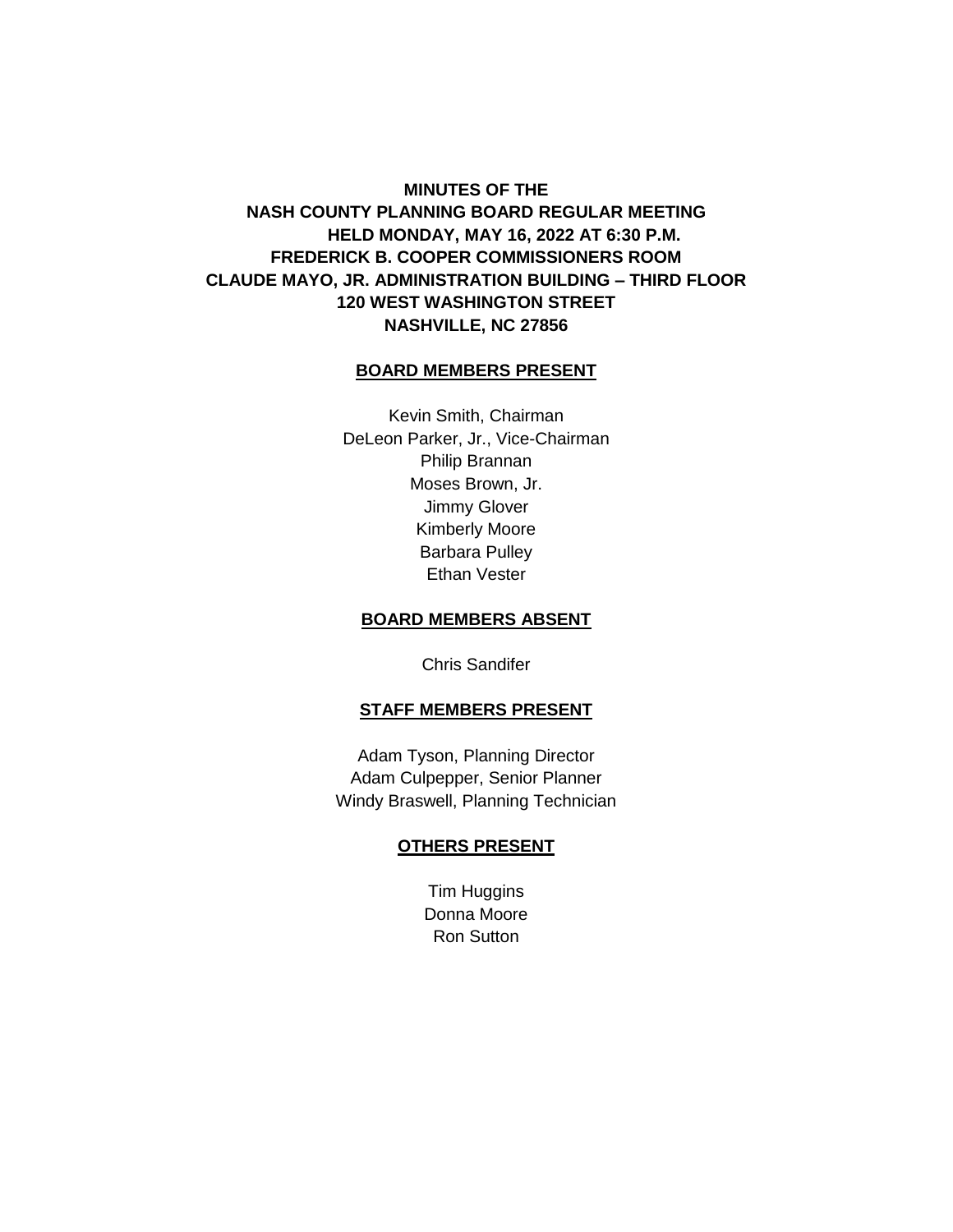# **1. Call to Order.**

Chairman Smith called the meeting to order at 6:30 p.m.

# **2. Determination of a Quorum.**

Chairman Smith recognized the presence of a quorum.

# **3. Approval of the Minutes of the April 19, 2022 Regular Meeting.**

The minutes of the April 19, 2022 regular meeting were sent to each member of the Board for review. Chairman Smith asked for any revisions or corrections. None were offered.

**BOARD ACTION: Mr. Parker offered a motion, which was duly seconded by Mr. Glover, to approve the minutes of the April 19, 2022 regular meeting as submitted.**

# **The motion was unanimously carried.**

# **4. Review of Public Comment Policy.**

With the Chairman's permission, Mr. Tyson refrained from reading the Board's public comment policy aloud because the only members of the public present at the meeting were the request applicants.

**5. Castle Berry Section Three Subdivision Sketch Plan submitted by H & S Land, LLC for the cluster development of 36 new residential lots along three new public road rights-of-way on an approximately 36.9-acre tract of land owned by Michael A. Daniel and located at the southwest corner of Oak Level Rd and Barnes Hill Church Rd, Nashville, NC 27856 in the R-30 (Single & Two-Family Residential) Zoning District.**

Mr. Tyson presented the staff report and supplemental materials related to the Castle Berry Section Three Subdivision Sketch Plan as submitted to the Board in the May 16, 2022 Nash County Planning Board agenda document. He noted that the Nash County Technical Review Committee (TRC) considered the plan on May 11, 2022 and recommended approval, subject to the sketch plan revisions listed in the staff report.

Ron Sutton with Herring-Sutton & Associates addressed the Board on behalf of the developer in support of the subdivision sketch plan.

# **BOARD ACTION: Mr. Parker offered a motion, which was duly seconded by Mr. Brown, to approve the Castle Berry Section Three Subdivision Sketch Plan, subject to the following sketch plan revisions.**

# **Sketch Plan Revisions:**

- (1) The map title shall be revised from "Preliminary Plat" to "Sketch Plan".
- (2) Under SITE DATA, the ZONING shall be revised from "R-30" to "R-30 (CLUSTERED TO R-20 DENSITY & DIMENSIONAL STANDARDS)".
- (3) Under SITE DATA, the PROPERTY ADDRESS shall be removed, as it will likely be retired from use with the construction of the project.
- (4) Under SITE DATA, the PARIDs may be removed, as they are not required.
- (5) Under SITE DATA, all the PINs belonging to the subject properties shall be listed.
- (6) The CERTIFICATE OF PRELIMINARY PLAT APPROVAL shall be removed from the sketch plan.
- (7) Lots 37 & 38 shall be labeled as "SPECIAL PURPOSE LOT FOR CLUSTER DEVELOPMENT COMMON AREA & CONSERVATION LOT".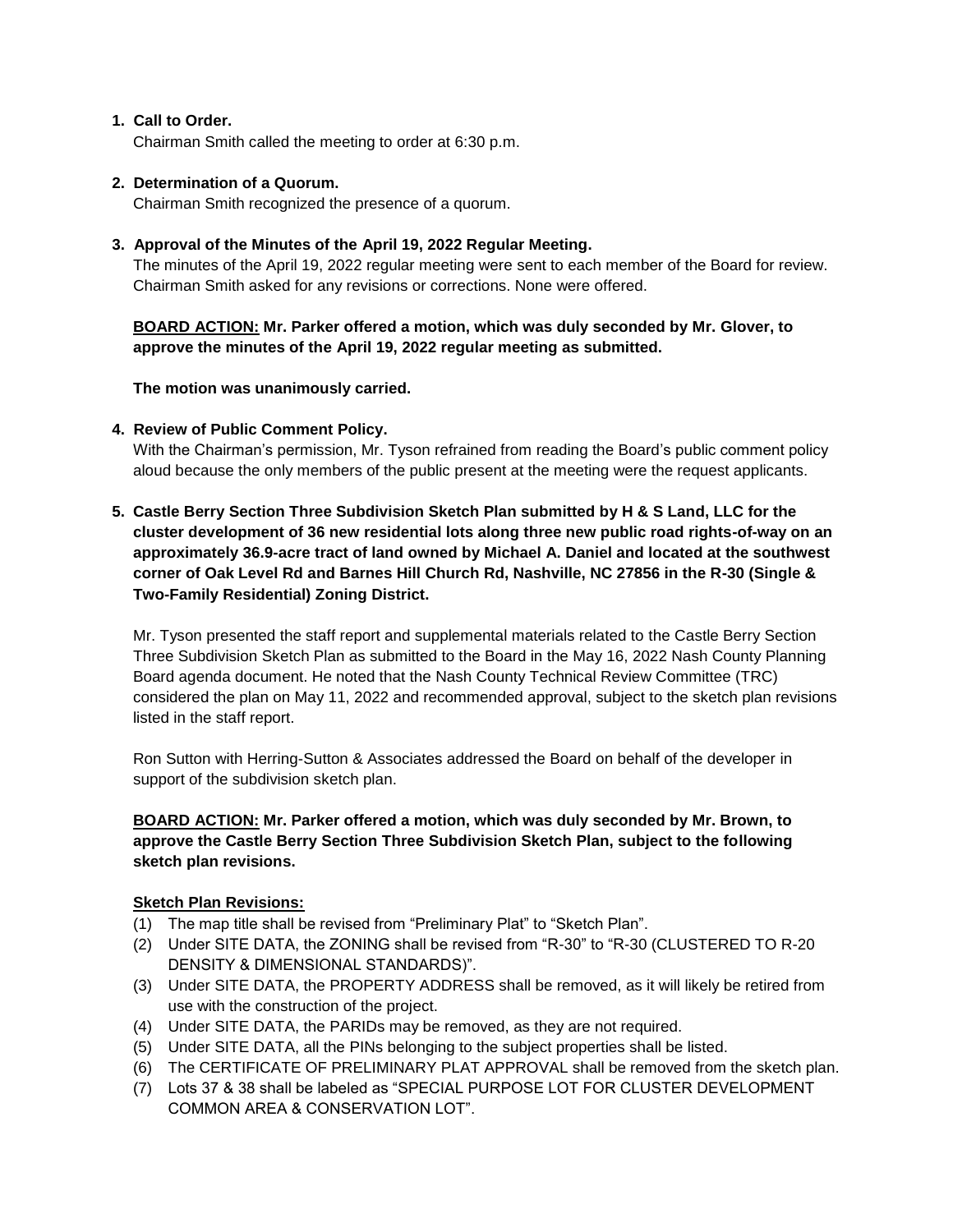- (8) Lot 38 shall include an extension of the 5' NON-ACCESS EASEMENT along the Oak Level Rd right-of-way and shall be accessible from one of the interior road rights-of-way via an ACCESS EASEMENT with a minimum width of at least 10 feet.
- (9) On Lot 36, the 5' NON-ACCESS EASEMENT already shown shall be extended around the corner of the lot for a minimum length of at least 100 feet along the Oak Level Rd right-of-way to provide separation between the intersection and the lot's future driveway.
- (10) Any existing structures, wells, or septic systems located on the subject property at 1746 Barnes Hill Church Rd shall be noted as well as whether they are intended to remain or to be removed.
- (11) The width of Lot 12 shall be increased to the minimum required 100 feet.
- (12) The sketch plan shall reflect the zoning boundary between the R-40 Zoning District (on PARID 020470) and the R-30 Zoning District (on the rest of the subject property) and the portions of Lots 35 & 36 that are zoned R-40 shall reflect the following minimum building setback lines: FRONT – 50', CORNER SIDE – 25', SIDE – 15', & REAR – 30'.
- (13) The side and rear minimum building setbacks shall be depicted as dashed lines on all the proposed lots.
- (14) The sketch plan shall depict temporary turnarounds (with accompanying temporary easements as necessary) at both of the barricaded ends of the stub roads.
- (15) The sketch plan shall address the 15' DRAINAGE EASEMENT along the existing ditch as well as the 5' MAINTENANCE EASEMENT around the existing pond that were previously established on Plat Book 31 Page 45 of the Nash County Registry.
- (16) All proposed DRAINAGE EASEMENTS depicted on the sketch plan shall be labeled as "PRIVATE DRAINAGE EASEMENT".
- (17) All proposed new interior road rights-of-way shall be labeled as "PROPOSED 50' PUBLIC R/W".
- (18) BALSAM DR SR 2409 shall be labeled across the intersection from Barnes Hill Church Rd.
- (19) The following road name labels shall be revised to include their state road numbers: SHERROD RD – SR 1702 & ELMWOOD RD – SR 2410.
- (20) The proposed design for the CBU Mailbox Kiosk location shall be verified to conform with the NCDOT Policy for Placement of Mail Cluster Box Units in Subdivisions because it does not appear to include a paved turnout.

# **The motion was unanimously carried.**

# **6. UDO Text Amendment Request A-220401 made by Donna Moore to amend the Nash County Unified Development Ordinance Article IX, Table 9-3-1 to add tattoo parlor as a permitted land use in the GC (General Commercial) Zoning District. (***Referred back to the Planning Board for further consideration by the Board of Commissioners on May 2, 2022.***)**

Mr. Tyson presented the staff report and supplemental materials related to UDO Text Amendment Request A-220401 as submitted to the Board in the May 16, 2022 Nash County Planning Board agenda document. He noted that the Nash County Technical Review Committee (TRC) considered this request on April 11, 2022 and recommended approval. He also shared the development requirements for tattoo parlors enforced by other nearby, comparable county jurisdictions.

Donna Moore, the applicant, and Tim Huggins were present at the meeting in support of the request.

Mr. Glover asked if tattoo parlors were regulated by the Nash County Health Department.

Mr. Huggins responded that the Health Department does regulate tattoo parlors.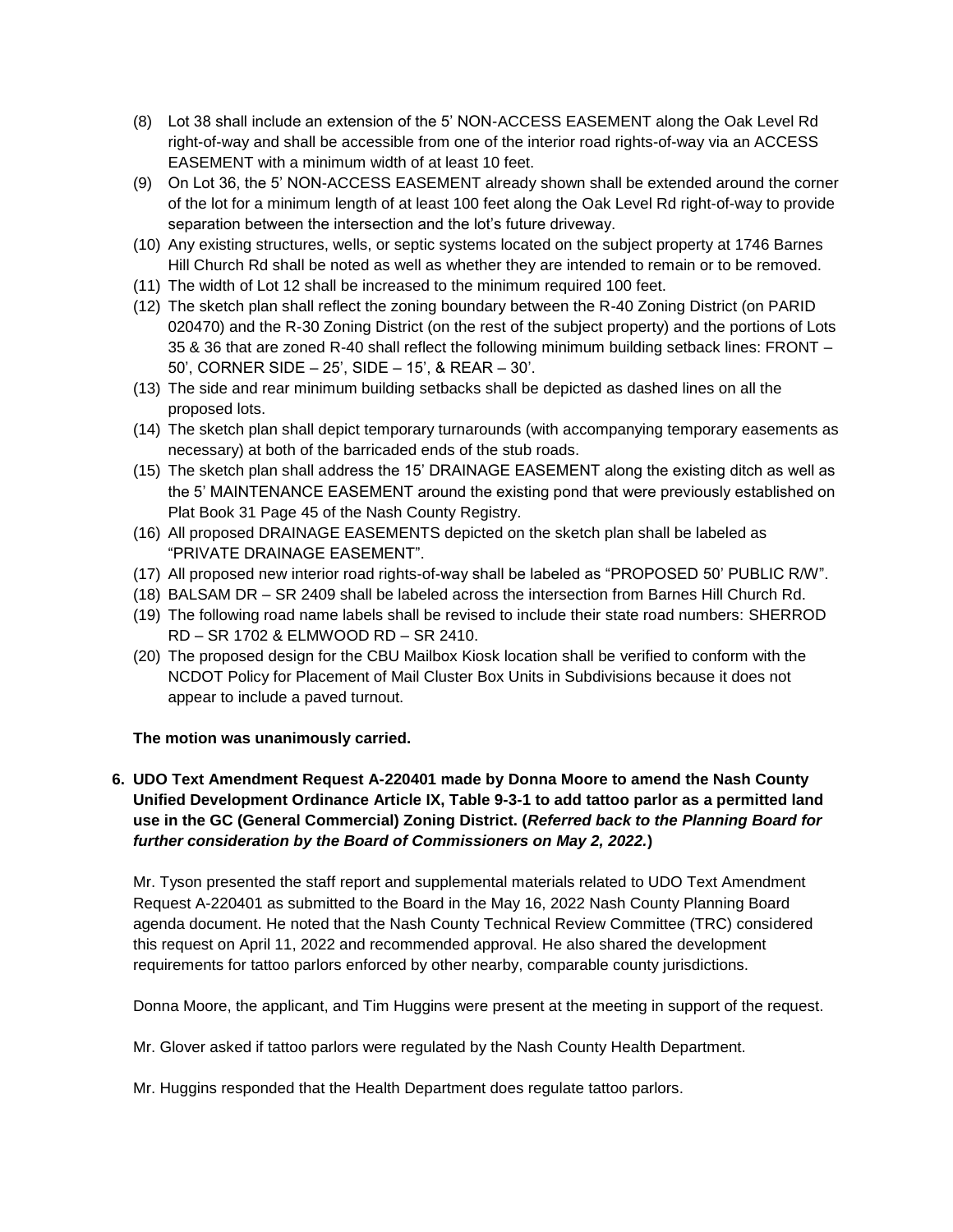Mr. Glover suggested that perhaps tattoo parlors should be approved on a case-by-case basis.

Mr. Parker responded that the special use permit process would likely be required for case-by-case approvals.

Mr. Tyson reviewed the requirements of the special use permit public hearing process.

Mr. Parker stated that the key consideration of that process would likely be whether the proposed tattoo parlor would be "in harmony with the area in which it is to be located."

Chairman Smith stated his preference to make tattoo parlors a land use permitted by right in the GC Zoning District, as opposed to requiring a special use permit process.

Ms. Moore questioned whether tattoo parlors should also be permitted in the RC Zoning District in addition to the GC Zoning District.

Mr. Tyson discussed the differences between the RC and GC Zoning Districts.

Mr. Parker asked the applicant whether public water would be necessary for the operation of a tattoo parlor.

Mr. Huggins responded that the business could be adequately served by the existing well located on the property.

Ms. Moore noted that permitting tattoo parlors in the GC Zoning District only at this time would meet the needs of this particular applicant.

**BOARD ACTION: Mr. Brannan offered a motion, which was duly seconded by Mr. Brown, to recommend approval of UDO Text Amendment Request A-220401 to add body art service (tattoos & piercings) as a land use permitted by right in the GC (General Commercial) Zoning District and the adoption of the following statement of plan consistency for the consideration of the Nash County Board of Commissioners.**

#### **Statement of Plan Consistency:**

UDO Text Amendment Request A-220401 is neither consistent nor inconsistent with the recommendations of the Nash County Land Development Plan, because the plan does not address body art service as a specific commercial land use.

#### **The motion was unanimously carried.**

# **7. Other Business.**

Mr. Tyson provided the following updates on the planning actions taken by the Nash County Board of Commissioners at its regular meeting on May 2, 2022:

Conditional Rezoning Request CZ-220401 to rezone 165.67 acres at the intersection of S NC Highway 58 & E NC Highway 97 to RA-30-CZ for the cluster development of the Newton's Grove Subdivision was withdrawn by the applicant prior to the meeting.